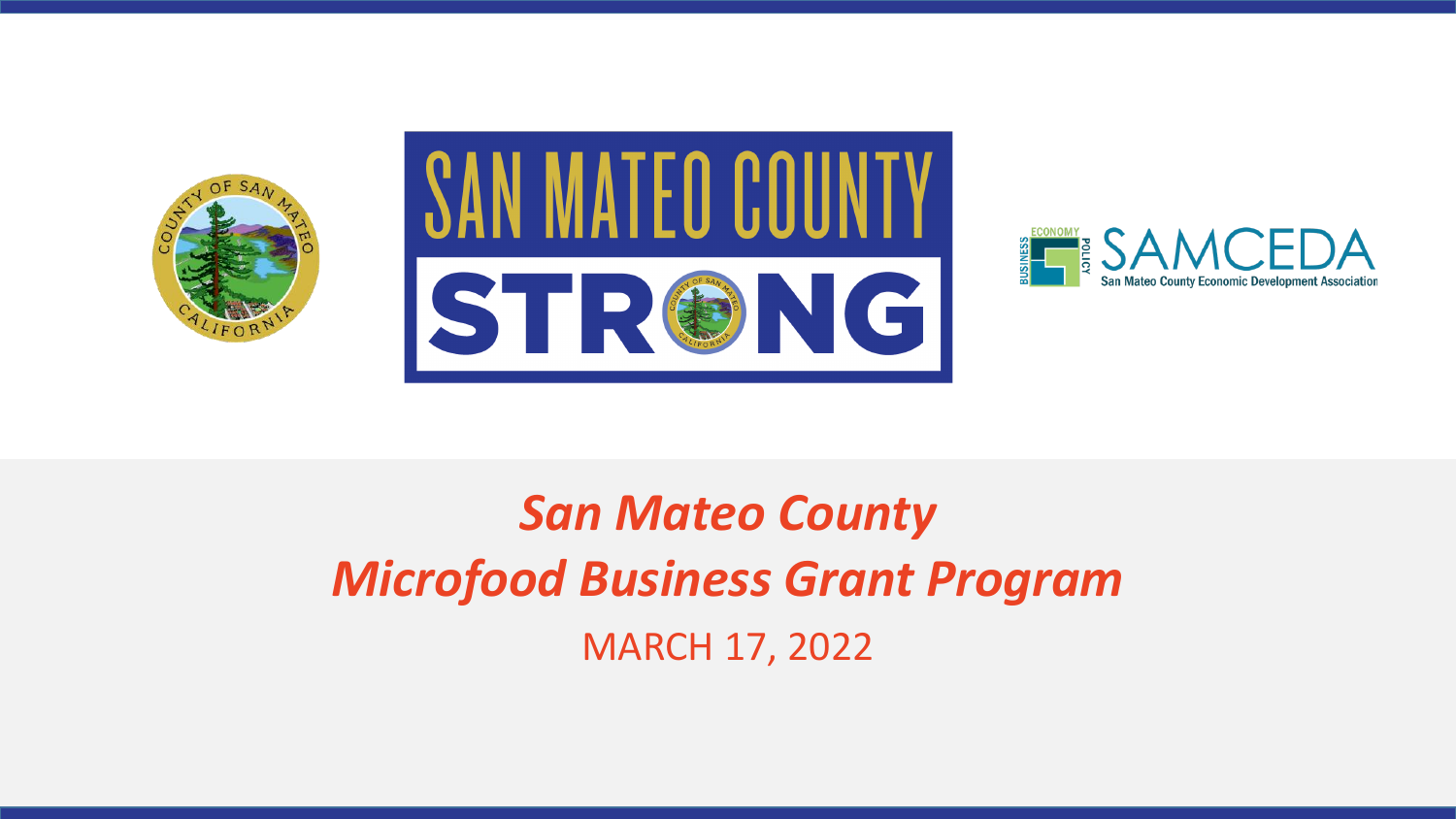# **San Mateo County Microfood Grant Program**

**Will provide grants each to qualifying and selected establishments:**

- **\$2,500 – cottage food operators (permit # 1590, 1591)**
- **\$5,000 – caterers, food trucks and food carts (permit # 1551, 1542, 1543, 1540, 1541)**
- **\$10,000 – commissaries or incubator kitchens (permit # 1550)**



### **NO COUNTY FUNDING**

• **Business\* has not received a County small business grant in the past 12 months**

### **IMPACTED BY COVID-19**

- **Demonstrate that the business was negatively impacted by the COVID-19 pandemic by providing a COVID-19 Impact Statement**
- **Lawfully operated\*\* prior to January 1, 2021**



### **ADDITIONAL ELIGIBILITY**

- **Fully compliant with applicable regulations**
- **Applicant must possess and present copy of government-issued photo id**

**The application portal opens on Monday, March 14 at 8:00AM and will remain open until Sunday, April 10th at 5:00PM**

**To learn more about eligibility and/or to apply, please visit: [SMCSTRONG.ORG](http://www.smcstrong.org/)**

\*\*Establishments that have changed ownership since January 1, 2021, and otherwise meet the Program criteria above are eligible.

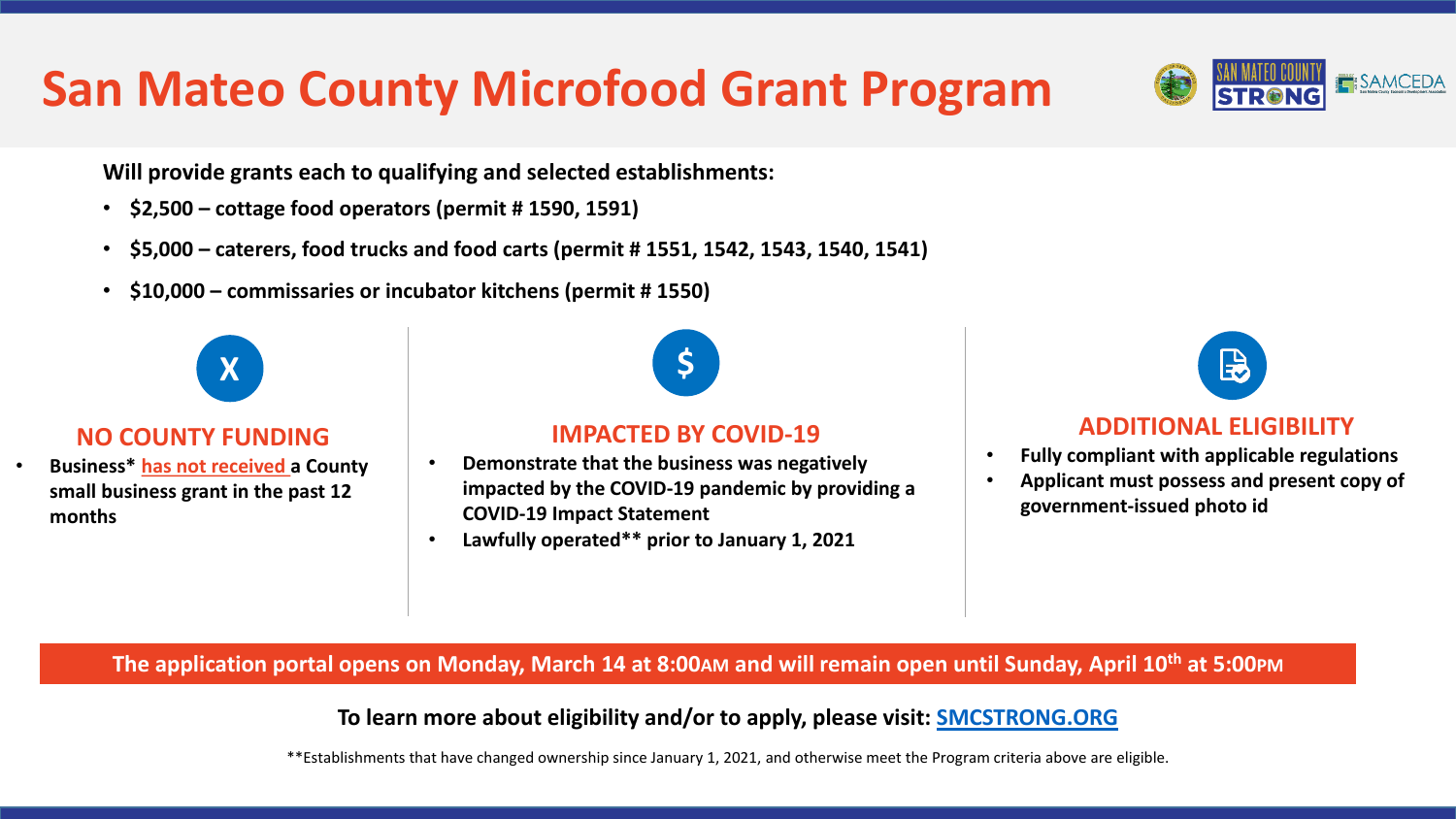

## **The application is available on the** *San Mateo County Strong* **website: www.smcstrong.org**

**Pre-application is available in: English, Spanish, Chinese, or Tagalog**

**If selected, applicants must be** *prepared* **to provide the following documents:**

- *City/Town Business License (if applicable)*
- *Environmental Health Permit*
- *Photo ID of establishment owner(s)/partners/principal(s)*
- *IRS Form W9*
- *COVID-19 Impact statement*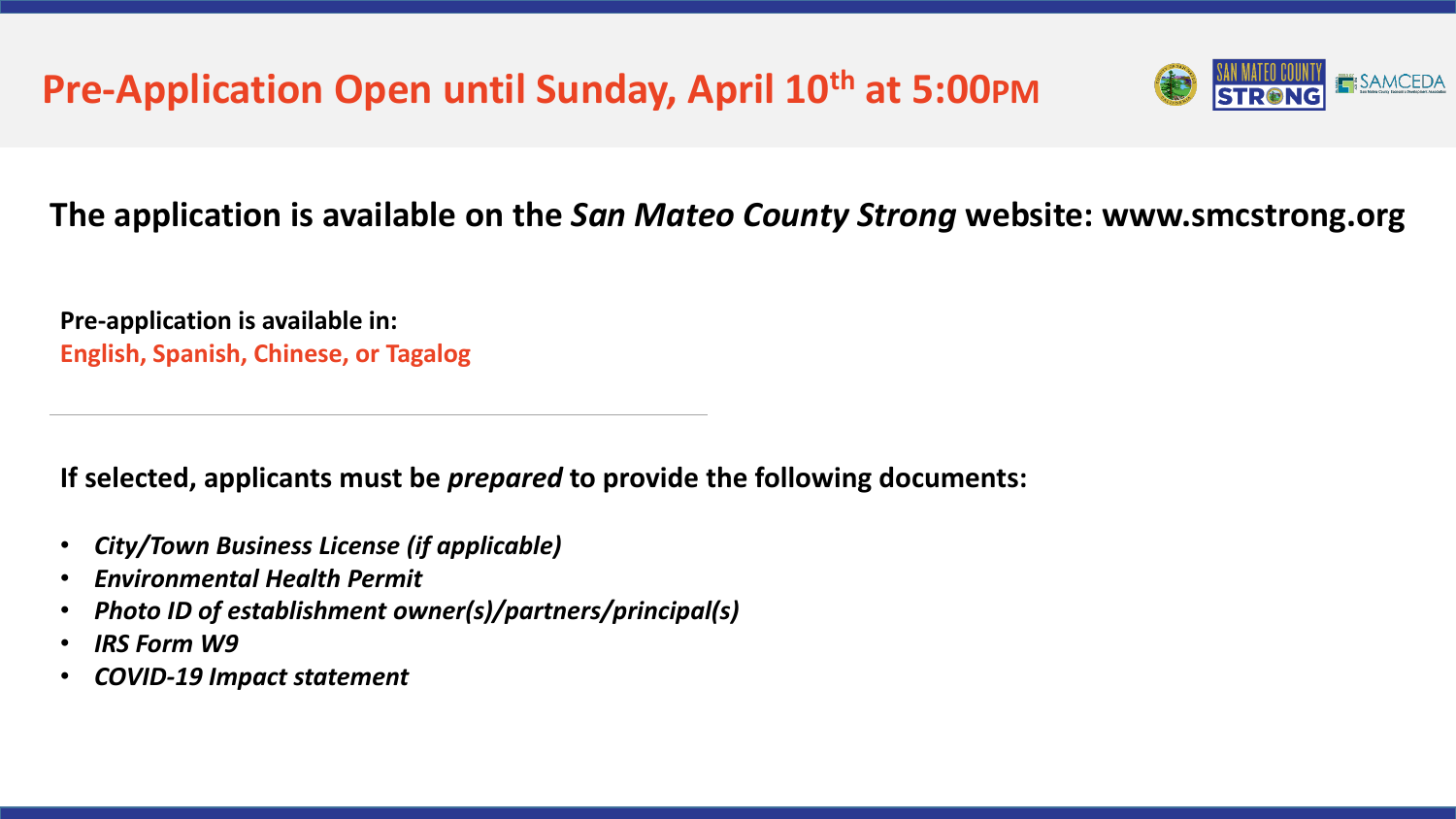



### **APPLICATION DEADLINE APRIL 10, 2022, 5:00 PM**

These microfood business types with corresponding Environmental Health permits are eligible to apply:

- \* \$2,500- Cottage food operators (permit#s1590.1591)
- . \$5,000- Caterers, food trucks, and food carts (permit #s 1551, 1542, 1543, 1540, 1541)
- \* \$10,000-Commissaries or incubator kitchens  $(permit # 1550)$

## **SMCSTRONG.ORG**



For questions, please email: sbgrant@smcgov.org or 650-413-5600



Programa de subvenciones para negocios de microalimentos 2022

### FECHA LÍMITE DE SOLICITUDES: 10 DE ABRIL DE 2022, 5:00 P.M.

- Los siguientes tipos de negocios de microalimentos con los correspondientes permisos de Salud Ambiental son elegibles para la presentación de solicitudes:
- · \$2500: operadores de comidas caseras (n.<sup>os</sup> de permiso: 1590, 1591)
- · \$5000: proveedores, camiones y carros de comida (n.<sup>os</sup> de permiso: 1551, 1542, 1543, 1540, 1541)
- · \$10 000: comedores de empresas o cocinas de uso compartido  $(n.<sup>o</sup>$  de permiso: 1550)







### 申请截止日期 2022年4月10日下午5:00

- 根据企业类型划分, 具有相应环境卫生许可证的微食品企业有资 格申请补助情况如下:
- 2500 美元 -- 农舍食品经营者 (1590、1591 许可证)
- 5000 美元 -- 饮食备办商、街头餐车和美食 车 (1551、1542、1543、1540、1541 许可 证)
- · 10000 美元 -- 小卖部或厨房孵化器 (1550 许可证)



如有任何疑问, 请联系: sbgrant@smcgov.org 电话咨询热线: 888-262-7552





Programa ng Grant para sa Mga Microfood **Business** 2022

### **DEADLINE NG APLIKASYON ABRIL 10, 2022, 5:00 PM**

- Kwalipikadong mag-apply ang mga uring ito ng microfood business na may mga kaukulang permit sa Kalusugang Nauugnay sa Kapaligiran:
- · \$2,500-Mga operator ng cottage food (permit #s 1590, 1591)
- · \$5,000- Mga caterer, food truck, at food cart (permit #s 1551, 1542, 1543, 1540, 1541)
- · \$10,000- Mga commissary o incubator kitchen (permit  $#1550$ )





Kung mayroon kang tanong, maaaring makipag-ugnay sa pamamagitan ng sumusunod: sbgrant@smcgov.org Mga Linya ng Telepono: 855-257-7474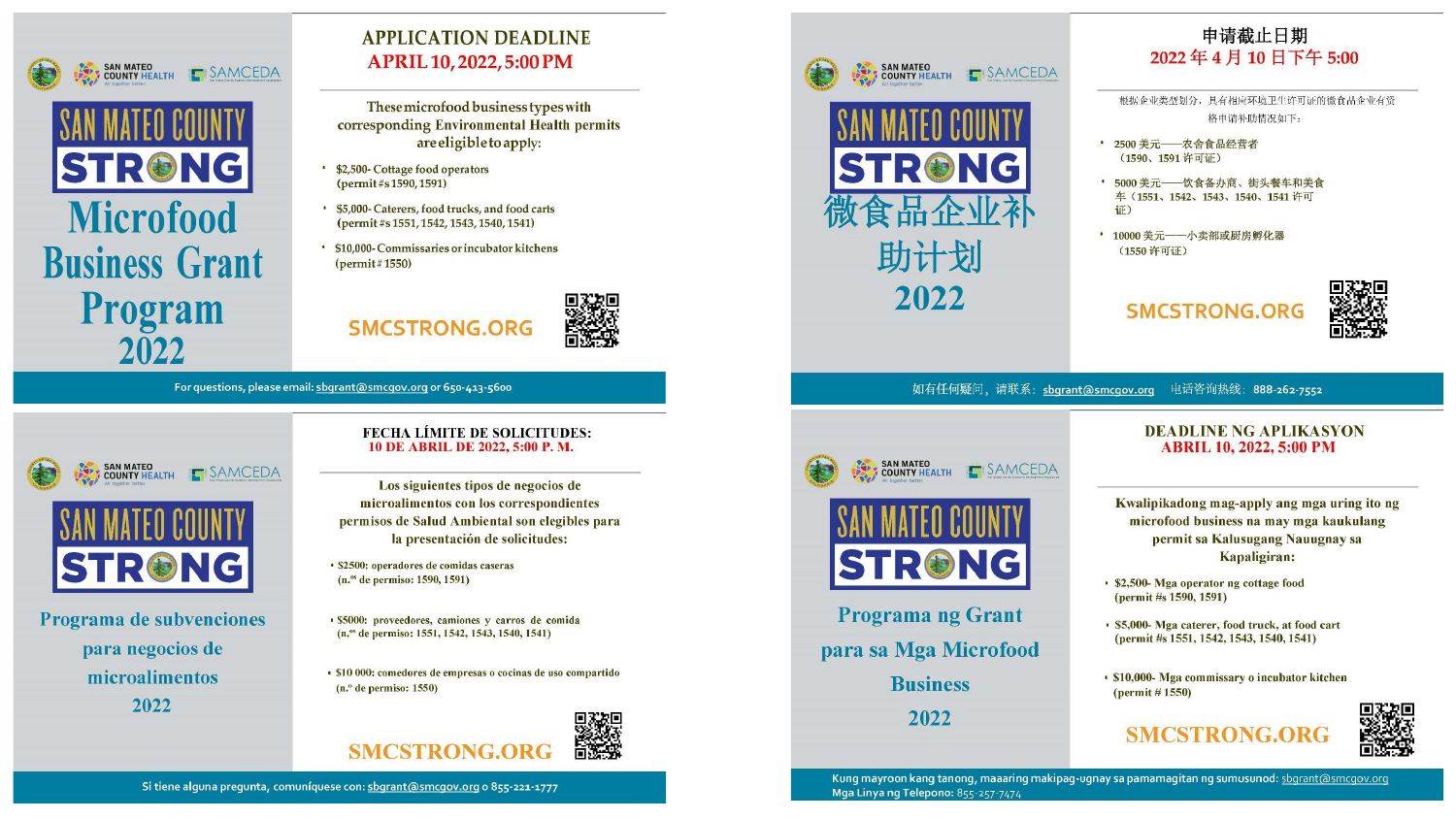# **What Types of Businesses DO NOT Qualify for the Grant?**



**Applicants will be** *ineligible* **for a grant from the Program under the following circumstances:** 



### **They are a non-profit entity**



**The applicant's establishment has received or been approved for a grant from any of the following programs:**

- **Small business relief program managed by Renaissance Entrepreneurship Center, approved by the Board of Supervisors on October 20, 2020 (Resolution 077791)**
- *San Mateo County Strong Fund Small Business Grant* **administered by the Community Fund, approved by the Board of Supervisors on November 10, 2020 (Resolution 077828)** 
	- **Recipients of grants from earlier** *San Mateo County Strong* **grant programs** *are eligible* **for the Program**
- *San Mateo County Restaurant, Brewery & Winery Grant Program*
- *San Mateo County Small Business Grant (adopted 7/2021)*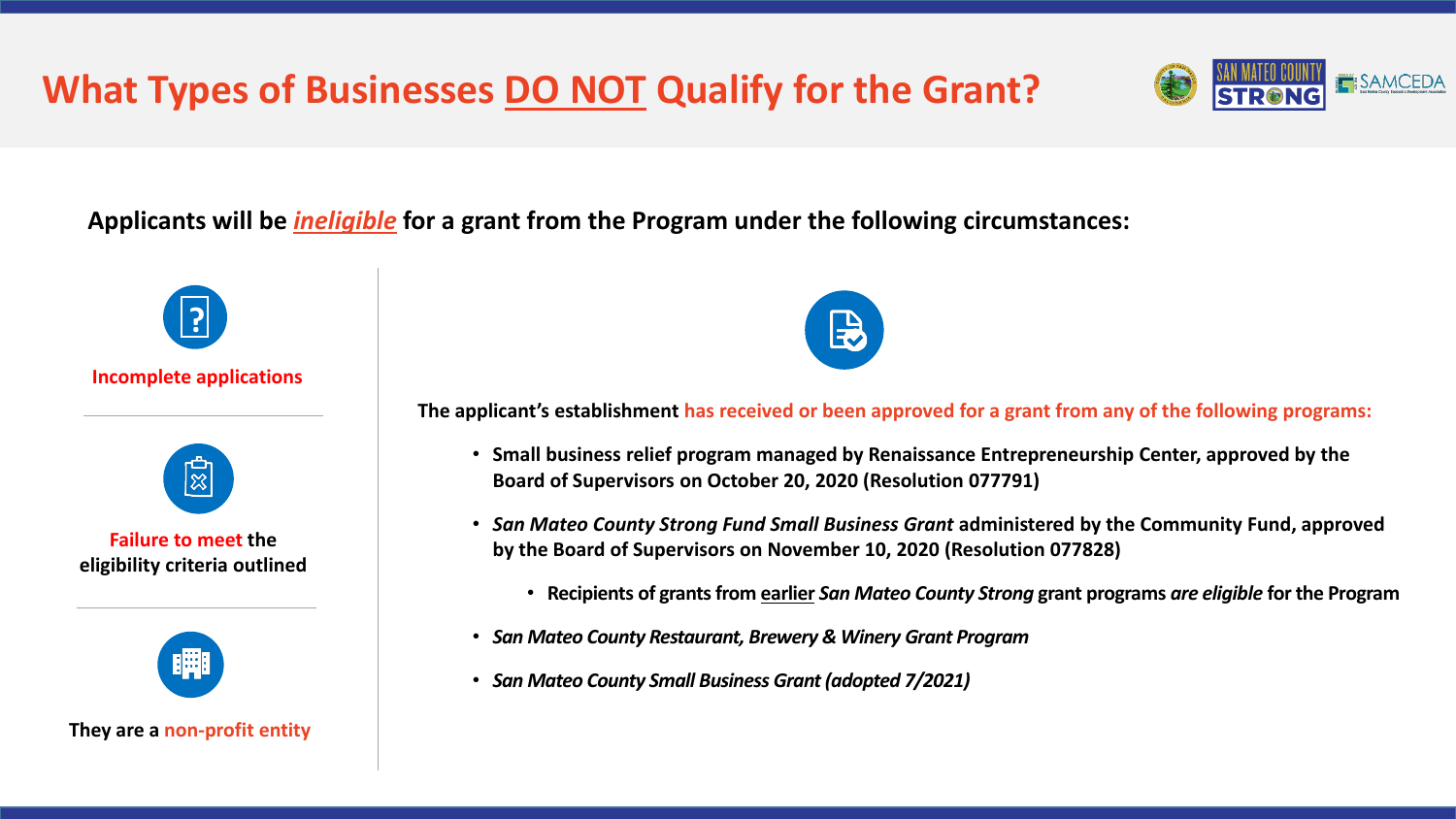# **Frequently Asked Questions (FAQs)**





# **FAQs will be available on SMCSTRONG.org**

**Information on:**

- *General Questions*
- *Eligibility*
- *And more*
- **Available in English, Spanish, Tagalog, and Chinese**

**If you have any additional questions not listed on the FAQ page, please email:** [sbgrant@smcgov.org](mailto:sbgrant@smcgov.org)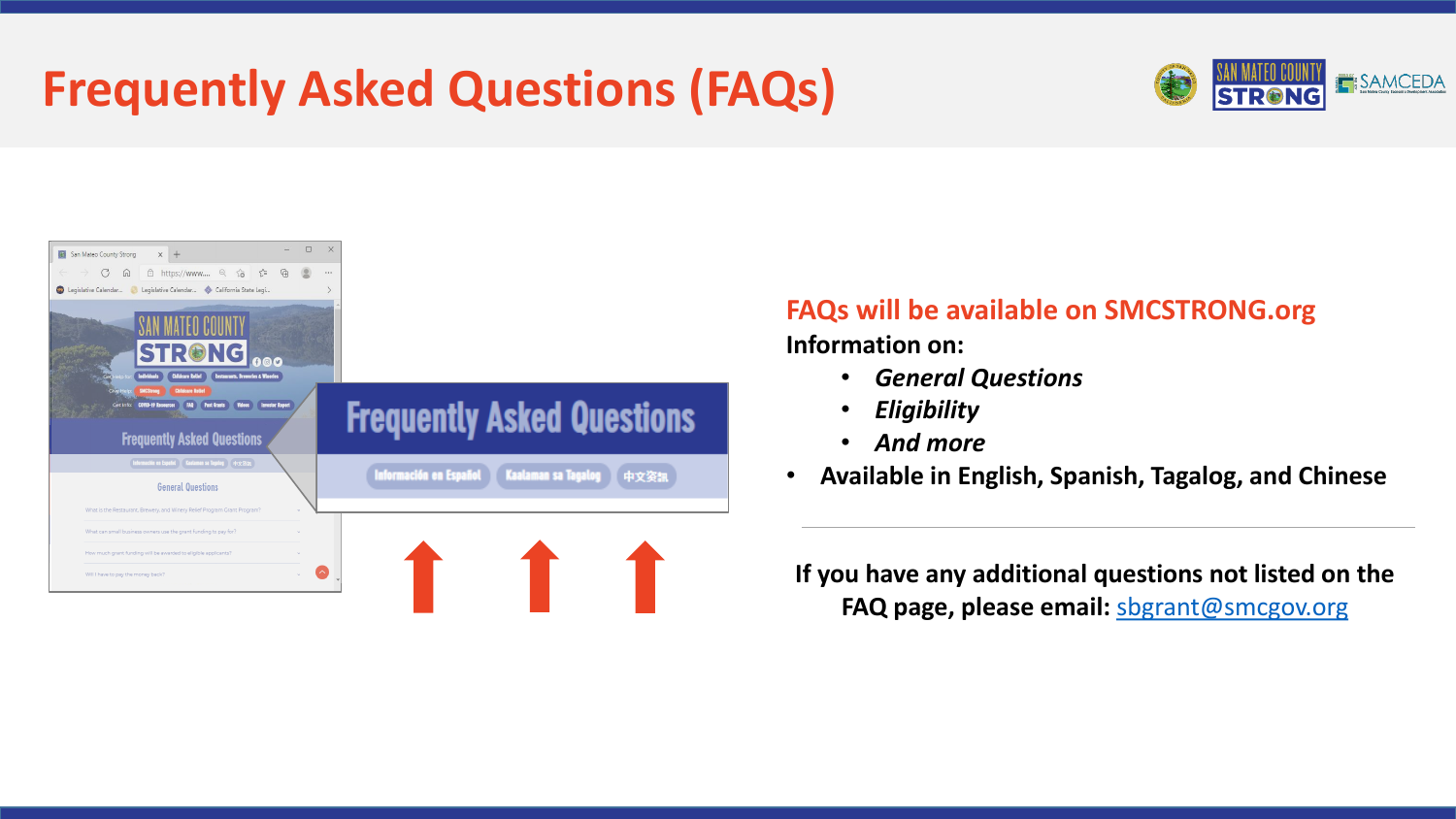# **Application Evaluation Process**



**Defined application window, NOT first-come, first-served**

**Complete pre-applications\* (to confirm preliminary eligibility)**

**Eligible pre-applications will be put into a pool (for selection by lottery if there are more applications than funding available)** 

**Selected businesses will be contacted by County staff (for documentation\*\* & final determination of eligibility and certification by the evaluation committee)**



**Fully approved businesses will be provided to the San Mateo Credit Union Community Fund for disbursement of funds**

**- Incomplete applications will NOT be processed and ineligible applications will NOT be considered -**

**\*Applicants will NOT be required to submit documentation during the** *initial, pre-application process*

*\*\* Copy of a valid City Business License (if a license is offered), Copy of W-9, photo ID(s) for at least 51% of owner/partners/managing parties, Environmental Health permit; COVID-19 impact statement. Legal residency is not a condition of approval, and no information will be shared with other government agencies*